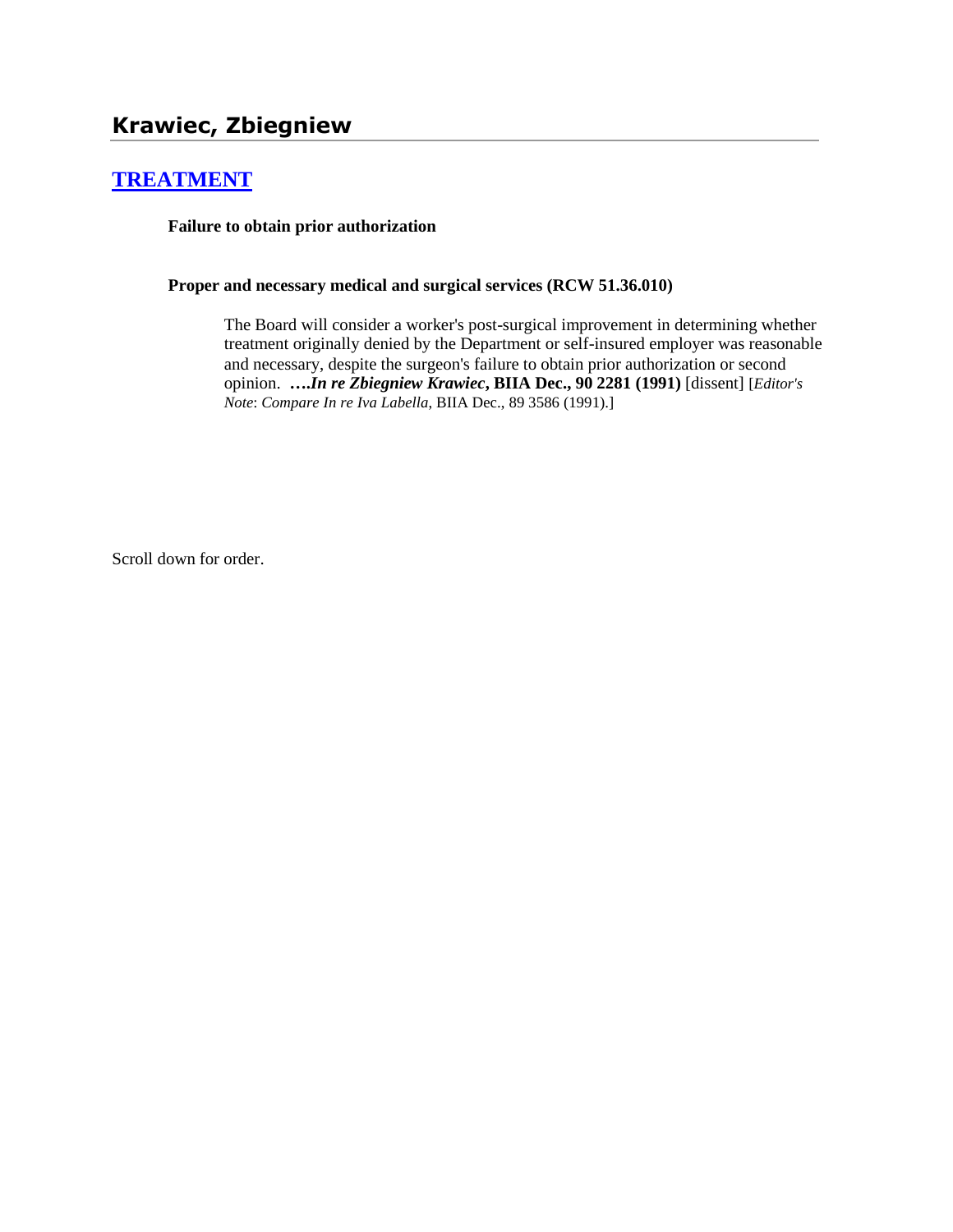#### **BEFORE THE BOARD OF INDUSTRIAL INSURANCE APPEALS STATE OF WASHINGTON**

**)**

## **IN RE: ZBIEGNIEW KRAWIEC ) DOCKET NO. 90 2281**

**CLAIM NO. T-016522 ) DECISION AND ORDER**

APPEARANCES:

Claimant, Zbiegniew Krawiec, by Maxey Law Offices, per Dana C. Madsen

Employer, Key Tronic Corporation, by Lukins & Annis, per Edgar L. Annan

This is an appeal filed by the claimant on April 30, 1990 from an order of the Department of Labor and Industries dated April 11, 1990 which determined that the claimant's industrially related condition was fixed and stable and denied the claimant's request for low back surgery. **REVERSED AND REMANDED.**

# **PROCEDURAL AND EVIDENTIARY MATTERS**

Pursuant to RCW 51.52.104 and RCW 51.52.106, this matter is before the Board for review and decision on a timely Petition for Review filed by the claimant to a Proposed Decision and Order issued on May 7, 1991 in which the order of the Department dated April 11, 1990 was **AFFIRMED**.

The Board has reviewed the evidentiary rulings in the record and overrules the objection at p. 49, line 14 of the January 23, 1991 transcript of proceedings on the grounds that the employer's counsel introduced the subject of Mr. Krawiec's July 18, 1990 surgery during cross examination. With respect to the balance of evidentiary rulings, the Board finds that no prejudicial error was committed and said rulings are hereby affirmed.

# **ISSUE**

As of April 11, 1990, was the claimant's industrially related condition fixed and stable such that low back surgery was medically unnecessary? Answer: No.

# **DISCUSSION**

On April 20, 1987, Zbiegniew Krawiec experienced a low back injury while employed by Key Tronic Corporation. Approximately two months later, the Department of Labor and Industries issued an order allowing the claim for medical treatment and such other benefits as authorized by law.

On September 23, 1987, Mr. Krawiec underwent low back surgery. His surgeon, Dr. John Demakas, performed a laminectomy/discectomy at L4-5 on the left to repair what the doctor described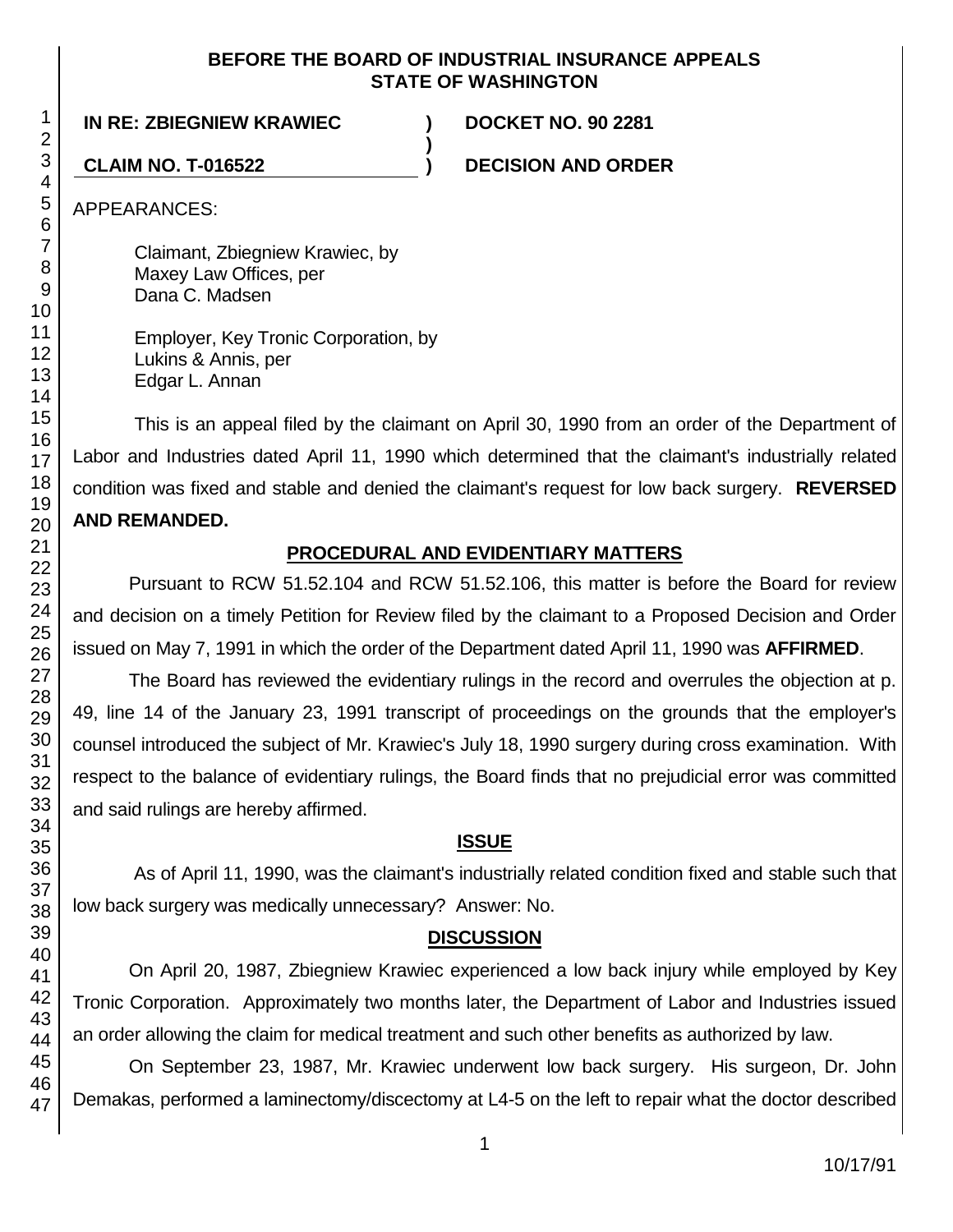as a rather large disc rupture. Despite the surgery, Mr. Krawiec failed to improve as hoped and continued to complain of pain and numbness.

By March of 1989, Dr. Demakas felt there was evidence that Mr. Krawiec had a recurrent disc herniation and that a second low back surgery might be necessary. In October of 1989, he discussed scheduling the surgery with Mr. Krawiec. However, before scheduling could be completed, investigators for the employer produced surveillance videotapes of Mr. Krawiec which persuaded Dr. Demakas that he (Mr. Krawiec) had not been accurate about the symptoms reported. Dr. Demakas withdrew his recommendation for further surgery because of the discrepancies between Mr. Krawiec's claims of pain and physical limitation and his movements in the videotape.

In January of 1990, Mr. Krawiec saw Dr. James Williams, certified orthopedic surgeon, who independently concluded that Mr. Krawiec was a candidate for surgical exploration of the L4-5 interspace. Dr. Williams based his opinion on examination findings and on a recently performed myelogram, CT scan, and MRI study. Dr. Williams wrote the employer's service representative and explained that if Mr. Krawiec did not respond to conservative care surgical intervention would be indicated. However, the employer declined to authorize surgery. Thus, on April 11, 1990, the Department issued the order under appeal here denying the claimant's request for low back surgery.

On April 30, 1990, the claimant filed his appeal from the April 11, 1990 order with the Board of Industrial Insurance Appeals. Specifically, Mr. Krawiec asked that the Department be reversed and the second low back surgery be authorized.

On July 18, 1990, before the appeal could be resolved, Dr. Williams proceeded with Mr. Krawiec's second low back surgery. He did not obtain a further formal second opinion and did not secure prior authorization from the employer. Significantly, however, the surgery was successful. Dr. Williams found objective evidence of low back pathology including two disc fragments the size of the tip of a person's little finger. In his words, the amount of herniated disc material removed would be consistent with a great deal of pain. Additionally, Mr. Krawiec has reported some subsequent improvements in his complaints.

This case is presently before us, in part, because of Dr. Williams failure to secure a second opinion and authorization before proceeding with the July 18, 1990 surgery. As a starting point in our analysis, we recognize and affirm the positive public policy the Department of Labor and Industries serves in regulating surgeries. Although RCW 51.36.010 states that a worker shall receive proper and necessary medical services during the period of his or her disability, WAC 296-20-010002 defines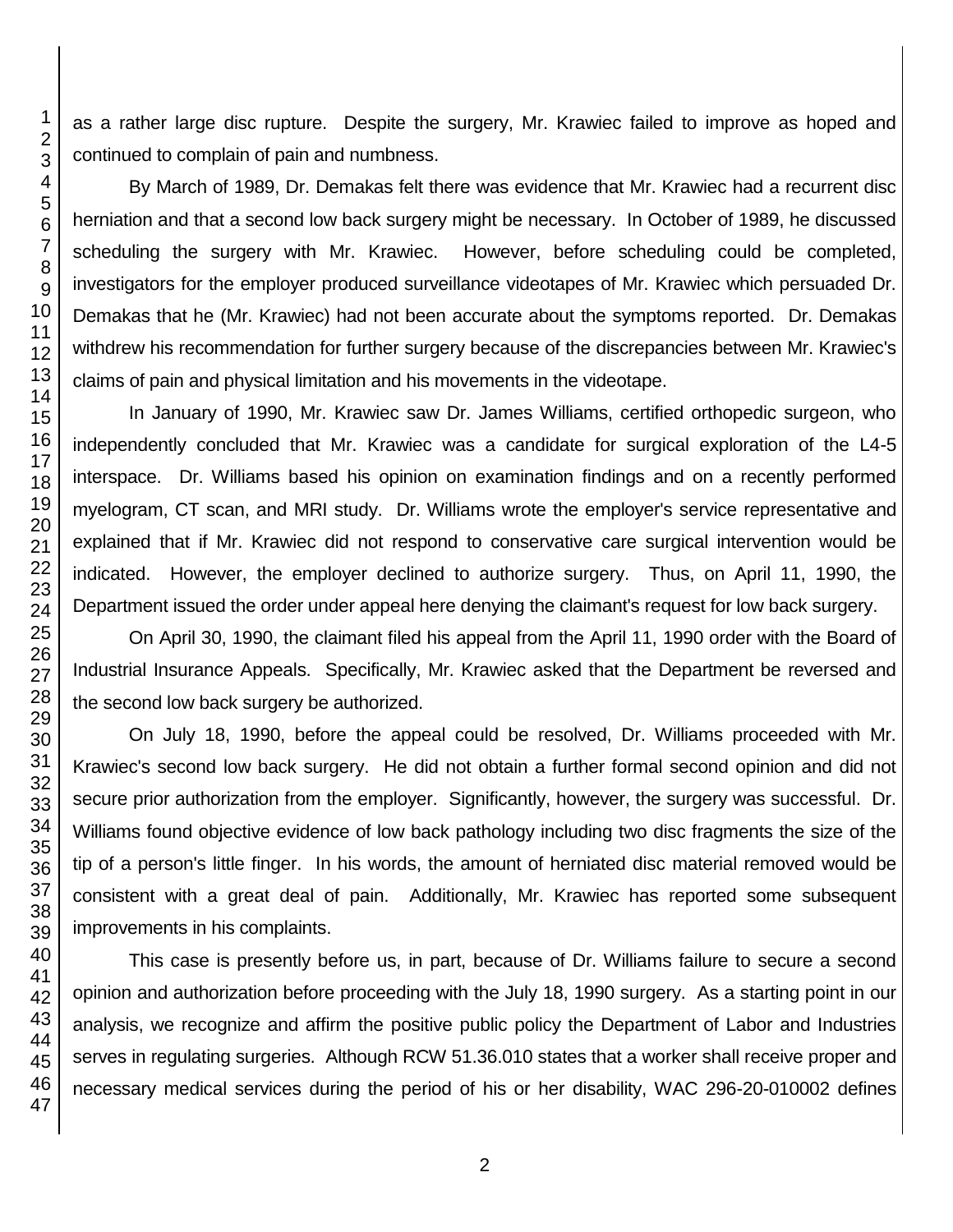those health services that are medically necessary. That section states that health services are medically necessary which, in the opinion of the director are (a) proper and necessary for the diagnoses and curative or rehabilitative treatment of an accepted condition; and (b) reflective of accepted standards of good practice within the scope of the provider's license or certifications; and (c) not delivered primarily for the convenience of the claimant, the claimant's attending doctor, or any other provider; and (d) provided at the least cost and in the least intensive setting of care consistent with the other provisions of this definition.

The Washington Administrative Code is reasonably clear that a physician shall obtain authorization before proceeding with surgery. WAC 296-20-03001(2) states, in relevant part,

> The Department may designate those inpatient hospital admissions that require prior **authorization**.

Similarly, WAC 296-20-03001(15) states,

Where a worker has a medical condition which necessitates a hospital admission, prior approval of the Department or self-insurer must be obtained.

As our hearings judge ably pointed out, the Washington Administrative Code is also clear that a physician shall obtain a concurring opinion before proceeding with surgery. Restated, the decision to proceed with surgery must be supported by a consulting opinion from a qualified doctor with experience and expertise on the subject. WAC 296-20-045. Surgeries requiring second opinions include non-emergent back surgery (WAC 296-20-045(1), repeat non-emergent major surgery (WAC 296-20-045(2), and non-emergent surgery on patients with serious emotional or social problems (WAC 296-20-045(3).

However, this analysis is not dispositive of the present appeal. Even as we acknowledge the above sections, we recognize a tension in the law. RCW 51.12.010 states,

> This title shall be liberally construed for the purpose of reducing to a minimum the suffering and economic loss arising from injuries and/or death occurring in the course of employment.

In Gaines v. Dep't of Labor & Indus., 1 Wash.App. 547, 552 (1969) the court wrote,

The entire statute shall be liberally construed to advance the remedy provided by the Act . . . . to conform to the spirit as well as the letter of the Act . . . . and that any doubt as to the meaning of the statute should be resolved in favor of the claimant for whose benefits the Act was passed.

Id. 552.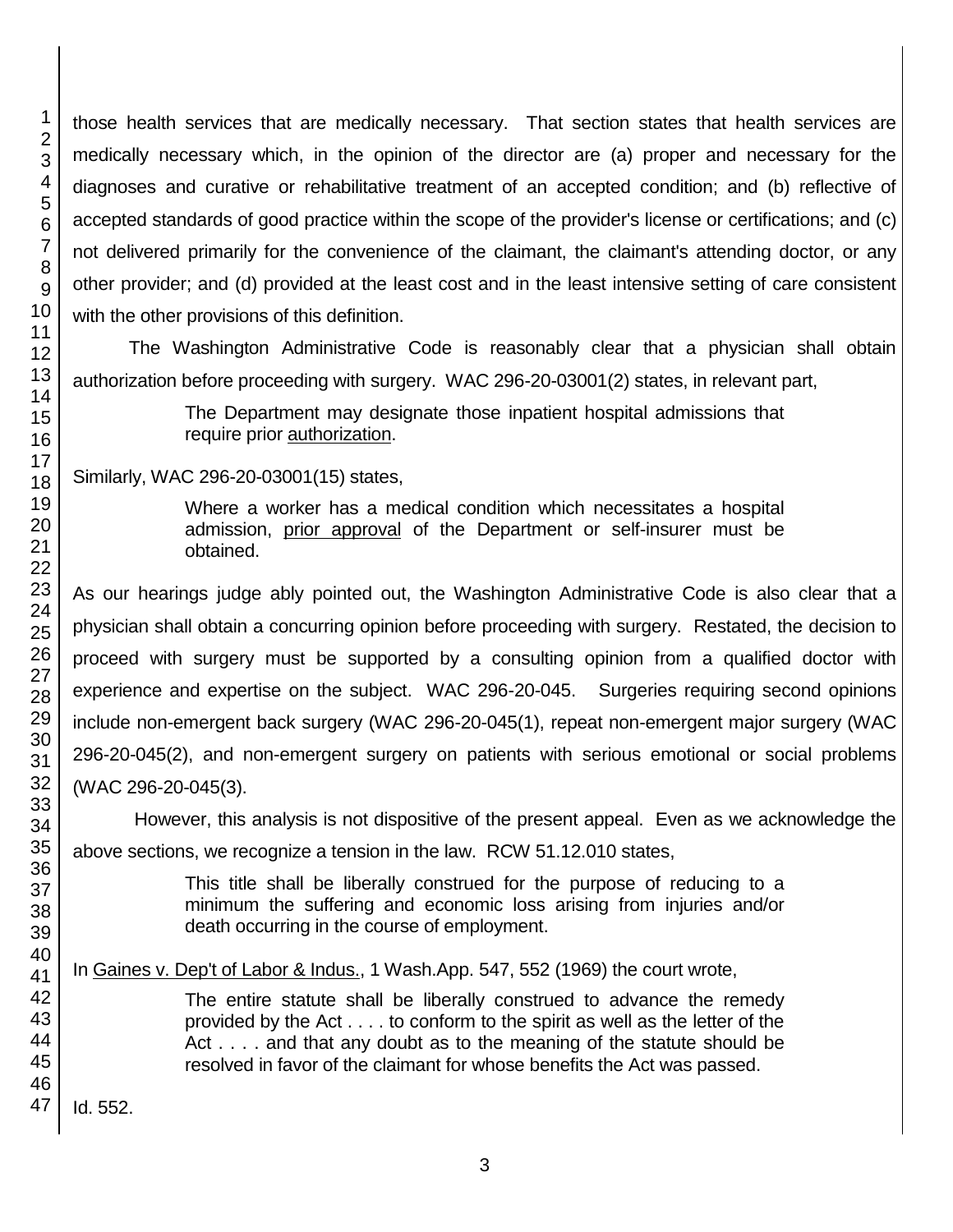It must be kept in mind that the Industrial Insurance Act, while it changes the common law, is remedial in nature and is to be liberally applied to achieve its purpose of providing compensation to all covered persons injured in their employment.

Id. 635.

In light of the above, we find it to be of questionable value to review the appropriateness of a successful surgery solely in terms of whether a physician obtained prior "authorization" or prior "concurring surgical opinion".

Professor Larson has observed, difficult questions can arise when there is a difference of opinion about treatment, as in the situation where an employer's doctor recommends conservative measures while the injured worker's doctor advises surgery. Professor Larson noted that one way to settle this kind of controversy is to let the result turn on whose diagnoses proved to be right. A. Larson, The Law of Workmen's Compensation, § 61.12(e), at 10-707.

In the California case of McCoy v. Industrial Accident Commission, the employer had discontinued medical treatment on the advice of a physician. The claimant went to her own doctor who diagnosed a possible ruptured disc. The diagnosis proved to be correct after surgery. The claimant was held entitled to be reimbursed for the self-procured treatment, since the employer had denied liability for further treatment, and the claimant was not required to provide the employer with another opportunity to provide surgery after the diagnoses made by her doctor. McCoy v. Industrial Accident Commission, 64 Cal.2d 82 (1966). Our neighboring state of Oregon has decided this issue in a similar manner. There, a claimant had surgery despite a preoperative disagreement about the claimant's need for such. The surgeon, testifying to the claimant's improvement after the surgery, reported that the operation had been necessary to remove the claimant's constant pain. In affirming medical benefits for the surgery, the court held that the Board properly considered the claimant's postsurgical improvement in determining whether the treatment was reasonable and necessary. Linn Care Center v. Cannon, 74 Or.App. 707; 704 P.2d 539 (1985).

A review of the evidence in this case indicates that Dr. Williams' testimony was uncontroverted concerning the findings established by surgery. Specifically, Dr. Williams removed two large disc fragments from the L4-5 disc which would be consistent with Mr. Krawiec experiencing a great deal of pain. Regardless of how strong the opinions might be from the other physicians who testified, Dr.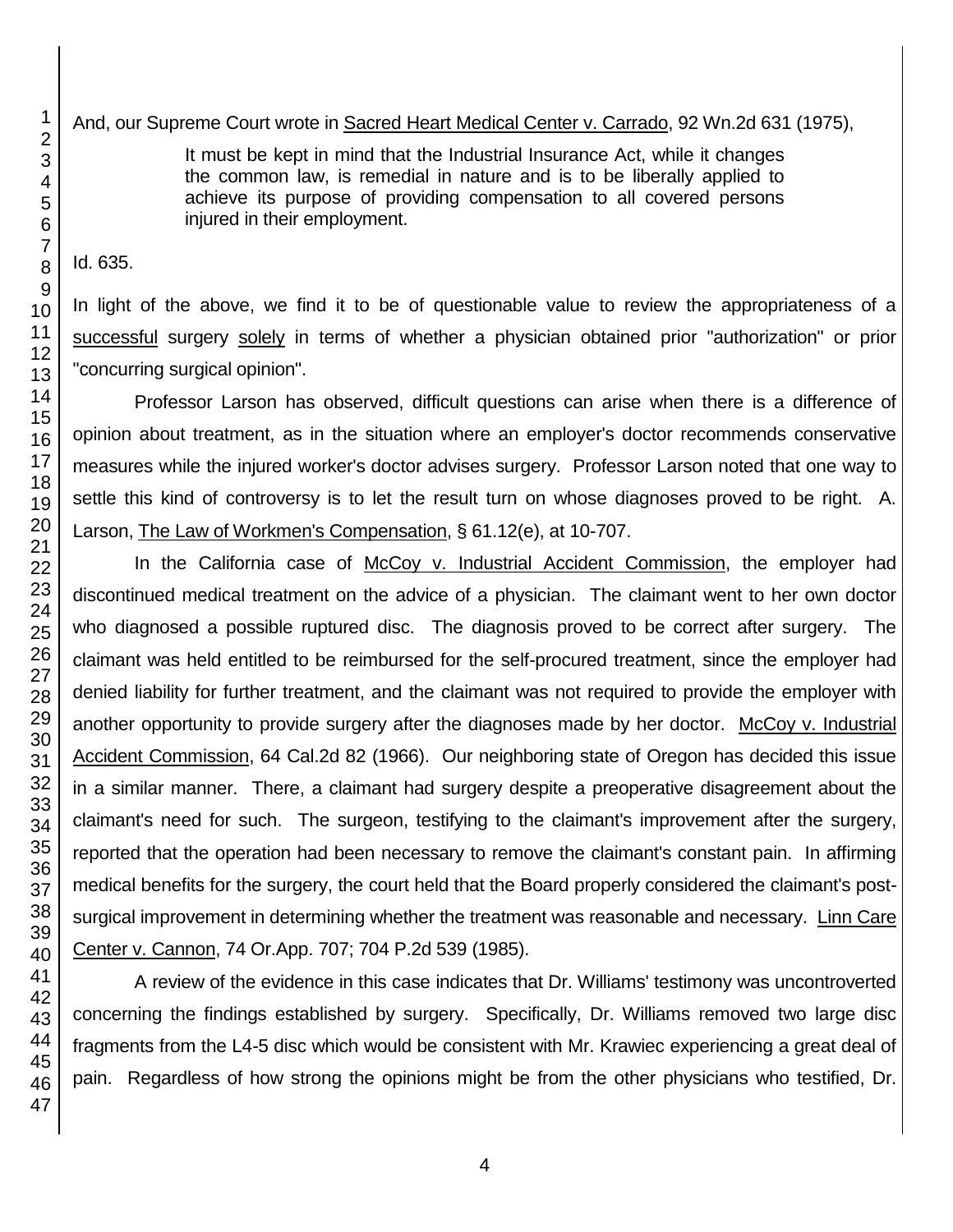Williams had the benefit of first hand observation of Mr. Krawiec's herniated disc. Equally important, Mr. Krawiec said his condition was improved by the surgery.

We are aware of the disputed credibility of Mr. Krawiec's reports of his physical condition. In light of the findings during surgery, he had a physical basis for some pain complaints even though others may have been exaggerated. Likewise, the removal of the disc fragments provides a basis to lend some credibility to his report of improvement.

We will act with the advantage of hindsight and allow this surgery where the claimant has proven by a preponderance of the credible medical evidence, some of it based on objective findings, that the surgery was medically necessary. We recognize that the Department of Labor and Industries, however careful, deliberate, and well intentioned, will err from time to time in evaluating a given claimant's need for surgery. To fail to provide recourse for the claimant and physician who proceed with a successful surgery, despite an absence of authorization and/or a consulting opinion, is to place simplistic, mechanical adherence to the medical aid rules above the requirement that the Industrial Insurance Act be liberally construed. Such a purely mechanical approach is ill founded and will not be followed here.

In this case, Dr. Williams and Mr. Krawiec took a chance. Had Dr. Williams failed to find a surgically correctable lesion causally related to the industrial injury or had he failed to improve Mr. Krawiec's industrially related condition, there is little question but that the allowance of the surgery would be denied. Our decision here is not an endorsement given to physicians to proceed with surgery based on nothing more than medical whimsy and a hope of good results. To the contrary, our decision is limited in scope to the facts of this particular case!

We wish, again, to note that we have reviewed the exhibits presented and are well aware of the discrepancies between Mr. Krawiec's physical complaints and his demonstrated abilities. Mr. Krawiec has made an effort to embellish his symptoms to his attending physicians and others. We understand the reticence if Dr. Demakas in proceeding with surgery where his confidence in the outcome was shaken. However, the fact that Mr. Krawiec embellished his symptoms does not defeat the fact that some of his complaints were evidently genuine. Mr. Krawiec's surgery of July 18, 1990 objectively demonstrated a basis for his complaints that cannot be ignored. We again recall that the Act is to be construed to reduce to a minimum the suffering and economic loss arising from industrial injuries. Here the statutory mandate of liberal construction requires a decision in Mr. Krawiec's behalf.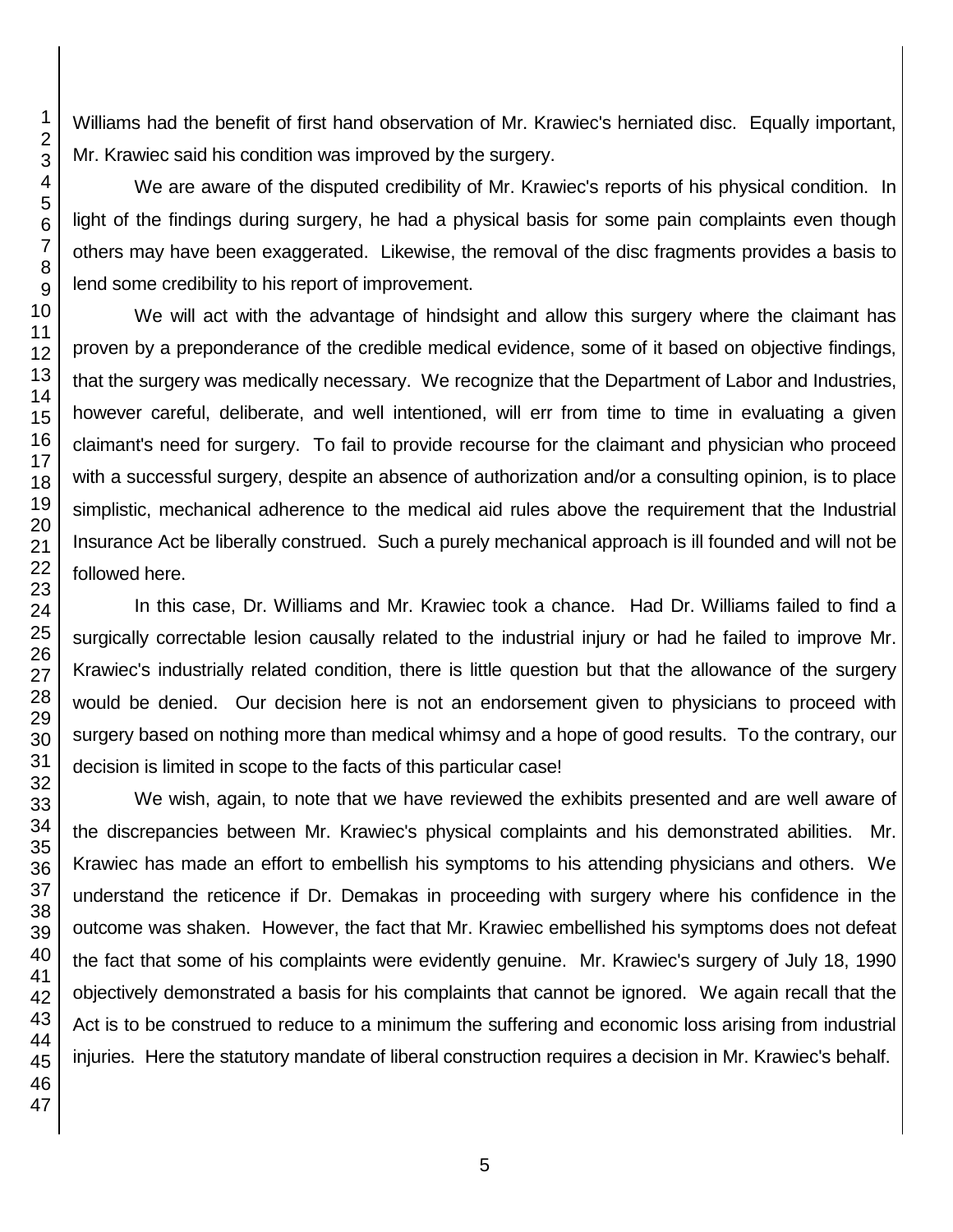Findings of Fact Nos. 1, 2, 3, and 4 as stated in the Proposed Decision and Order are hereby adopted as this Board's findings. Likewise, Conclusion of Law No. 1 as stated in the Proposed Decision and Order is adopted. In addition, we make the following findings and conclusions:

# **FINDINGS OF FACT**

5. The exploration of the claimant's lumbosacral spine at L4-5 on July 18, 1990 was medically necessary for treatment of the claimant's industrially related condition.

#### **CONCLUSIONS OF LAW**

- 2. As of April 11, 1990, the claimant's industrially related condition was not fixed and stable within the meaning of the Industrial insurance Act.
- 3. The re-exploration of the herniated disc at L4-5 performed on July 18, 1990 was proper and necessary medical treatment within the meaning of RCW 51.36.010.
- 4. The order of the Department of Labor and Industries dated April 11, 1990 which determined that the claimant's condition was fixed and stable and which further denied his request for low back surgery, is incorrect and is reversed and this matter is remanded to the Department of Labor and Industries with directions to issue an order determining that the claimant's condition was not fixed and stable and that further surgery to the claimant's lumbosacral spine should be authorized and appropriate benefits shown to be causally related to said surgery be allowed and paid.

It is so ORDERED.

Dated this 17th day of October, 1991.

BOARD OF INDUSTRIAL INSURANCE APPEAL

/s/\_\_\_\_\_\_\_\_\_\_\_\_\_\_\_\_\_\_\_\_\_\_\_\_\_\_\_\_\_\_\_\_\_\_\_\_ S. FREDERICK FELLER Chairperson

 $/$ s/ $\sim$ FRANK E. FENNERTY, JR. Member

## **DISSENT**

I am not at all persuaded to disturb the thorough and thoughtful Proposed Decision and Order. I would adopt all the reasoning therein, as well as the proposed findings and conclusions.

While it may be proper, in appropriate cases, to utilize hindsight in determining whether invasive surgery such as occurred here should be considered as proper and necessary, I am nowhere near as persuaded, as the majority seems to be, that this surgery was "successful" in improving